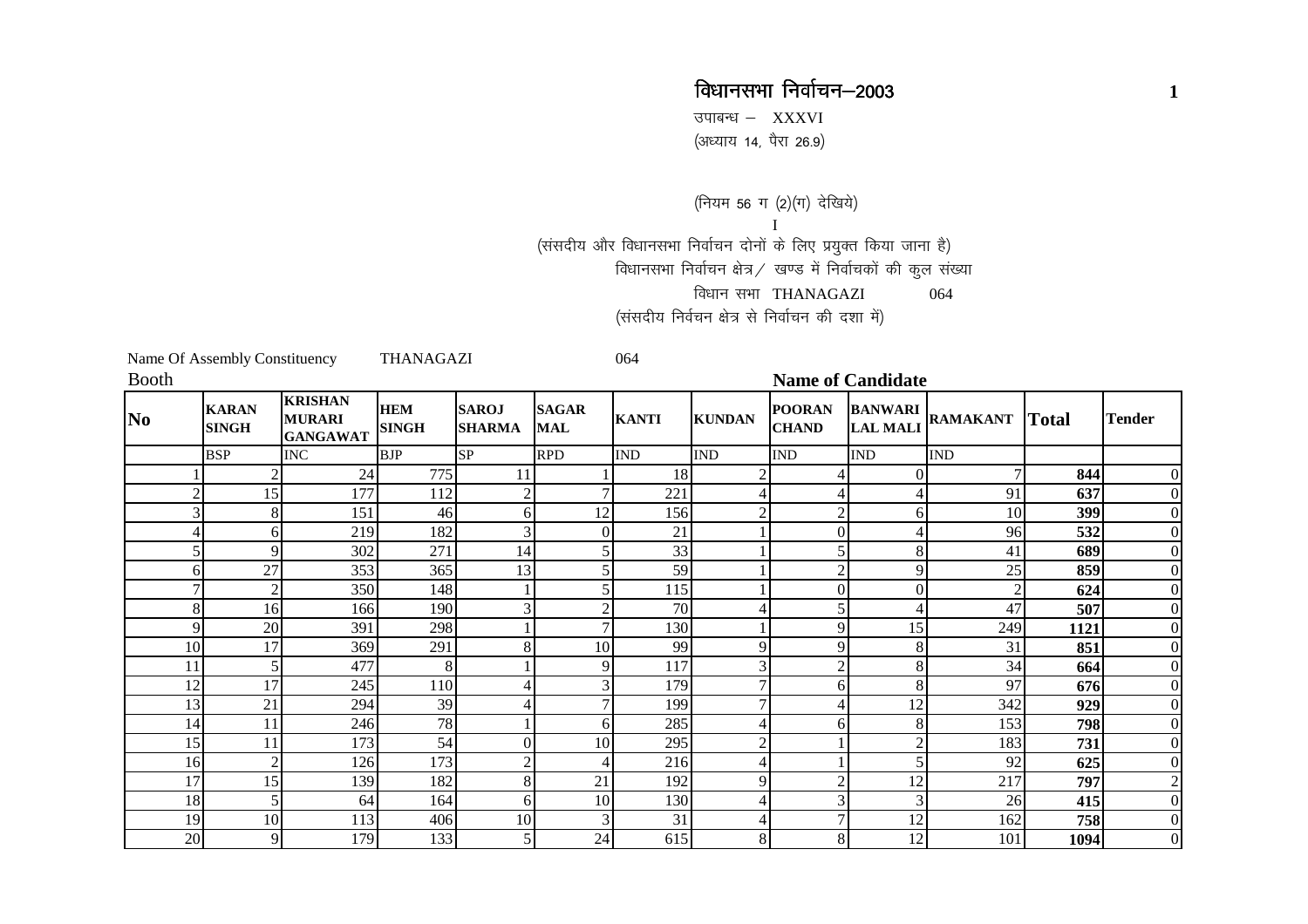| N <sub>0</sub>  | <b>KARAN</b><br><b>SINGH</b> | <b>KRISHAN</b><br><b>MURARI</b><br><b>GANGAWAT</b> | <b>HEM</b><br><b>SINGH</b> | <b>SAROJ</b><br><b>SHARMA</b> | <b>SAGAR</b><br><b>MAL</b> | <b>KANTI</b>     | <b>KUNDAN</b>  | <b>POORAN</b><br><b>CHAND</b> | <b>BANWARI</b><br><b>LAL MALI</b> | <b>RAMAKANT</b>  | <b>Total</b>     | <b>Tender</b>    |
|-----------------|------------------------------|----------------------------------------------------|----------------------------|-------------------------------|----------------------------|------------------|----------------|-------------------------------|-----------------------------------|------------------|------------------|------------------|
|                 | <b>BSP</b>                   | <b>INC</b>                                         | <b>BJP</b>                 | SP                            | <b>RPD</b>                 | <b>IND</b>       | <b>IND</b>     | <b>IND</b>                    | <b>IND</b>                        | <b>IND</b>       |                  |                  |
| 21              | 8                            | 135                                                | $\overline{37}$            | $\sqrt{2}$                    | 8                          | 129              | $\overline{0}$ | $\overline{0}$                | 3                                 | 187              | 509              | 0                |
| $\overline{22}$ | 14                           | 278                                                | $\overline{26}$            | $\mathfrak{Z}$                | 3                          | 40               |                | $\mathbf{1}$                  | 3                                 | 345              | 714              | 0                |
| $\overline{23}$ | 10                           | 99                                                 | 10                         | $\overline{0}$                | 1                          | 49               | 1              | $\overline{0}$                | $\overline{3}$                    | 387              | 560              | $\boldsymbol{0}$ |
| 24              | 15                           | 77                                                 | $\overline{2}$             | $\mathbf{0}$                  | $\mathbf{1}$               | $\overline{18}$  | $\mathbf{1}$   | $\overline{2}$                | 6                                 | 390              | 512              | $\Omega$         |
| 25              | 16                           | 192                                                | 26                         | $\overline{4}$                | 6                          | 136              | 3              | $\mathfrak{Z}$                | 17                                | 352              | 755              |                  |
| 26              | 41                           | 120                                                | 29                         | $\overline{4}$                | 9                          | 161              | $\overline{7}$ | $\overline{4}$                | 28                                | 358              | 761              | $\overline{0}$   |
| 27              | 39                           | 154                                                | 295                        | 9                             | 6                          | 44               | 5              | 10                            | 11                                | 271              | 844              | $\Omega$         |
| 28              | $\overline{34}$              | 156                                                | 212                        | $\sqrt{6}$                    | 3                          | 46               |                | $\mathfrak{Z}$                | 8                                 | 530              | 999              | $\overline{0}$   |
| $\overline{29}$ | 18                           | 76                                                 | 297                        | 6                             | 5                          | 48               | $\overline{2}$ | $\overline{17}$               | 10                                | 287              | 766              | $\Omega$         |
| 30              | 76                           | 152                                                | 54                         | $\sqrt{5}$                    | 16                         | 228              | $\overline{4}$ | 6                             | 20                                | 180              | 741              | $\overline{0}$   |
| 31              | 24                           | 247                                                | 268                        | 5                             | $\overline{2}$             | 57               | 6              | 12                            | $\overline{7}$                    | 253              | 881              | $\theta$         |
| 32              | $\overline{7}$               | 184                                                | 50                         | $\overline{4}$                | $\overline{7}$             | 398              | 9              | $\overline{2}$                | $\overline{4}$                    | 55               | 720              | $\boldsymbol{0}$ |
| $\overline{33}$ | 6                            | 125                                                | 323                        | 6                             | 10                         | 300              | 10             | 6                             | 10                                | 9                | 805              | $\overline{0}$   |
| 34              | 11                           | 80                                                 | 229                        | $\overline{2}$                | $\overline{7}$             | 116              | $\overline{4}$ | 7                             | 5                                 | 157              | $\overline{618}$ | $\theta$         |
| 35              | 11                           | 59                                                 | 432                        | $\,8\,$                       | 3                          | 63               | $\overline{4}$ | 6                             | $\overline{4}$                    | 112              | 702              | $\overline{0}$   |
| 36              | 6                            | 177                                                | 81                         | $\,8\,$                       | 9                          | 142              | $\overline{5}$ | 3                             | $\overline{7}$                    | 47               | 485              | $\theta$         |
| 37              | 10                           | 122                                                | 170                        | $\,8\,$                       | 21                         | 280              | $8\,$          | $\mathfrak{Z}$                | 10                                | 86               | 718              | $\boldsymbol{0}$ |
| 38              | 11                           | $\overline{81}$                                    | 164                        | $\overline{2}$                | $\overline{2}$             | 111              | 1              | $\overline{2}$                | 6                                 | 169              | $\overline{549}$ | $\overline{0}$   |
| 39              | 9                            | 123                                                | 187                        | $\sqrt{5}$                    | $\overline{7}$             | 315              | 1              | $\sqrt{5}$                    | 5                                 | 31               | 688              | 3                |
| 40              | 8                            | 170                                                | 154                        | 5                             | 13                         | 247              | 7              | $\mathfrak{Z}$                | 6                                 | 104              | 717              | $\theta$         |
| 41              | $\overline{2}$               | 69                                                 | 78                         | $\mathbf{0}$                  | 12                         | 373              |                | $\overline{2}$                | $\theta$                          | 98               | 635              |                  |
| 42              | 6                            | 44                                                 | 379                        | $\mathfrak{Z}$                | 9                          | 379              | 3              | $\overline{2}$                | 6                                 | 8                | 839              | $\Omega$         |
| $\overline{43}$ | 3                            | 149                                                | $\overline{415}$           | $\mathbf{1}$                  | $\overline{4}$             | $\overline{219}$ | $\overline{3}$ | $\mathbf{0}$                  | $\overline{4}$                    | $\overline{127}$ | 925              | $\theta$         |
| 44              | 30                           | 188                                                | 364                        | $\sqrt{5}$                    | 6                          | 370              | $\overline{5}$ | $\overline{2}$                | 3                                 | 6                | 979              | $\Omega$         |
| 45              | $\overline{2}$               | 48                                                 | 270                        | $\sqrt{2}$                    | 3                          | 162              | $\overline{4}$ | $\overline{2}$                | $\overline{2}$                    | 6                | 501              | $\overline{0}$   |
| 46              | 93                           | 162                                                | 258                        | $\boldsymbol{7}$              | $\,8\,$                    | 67               | 1              | $\overline{4}$                | $\mathbf{1}$                      | 115              | 716              | $\overline{0}$   |
| 47              | $\overline{c}$               | $\overline{95}$                                    | 402                        | 6                             | 9                          | 304              | 6              | $\mathbf{1}$                  | $\overline{2}$                    | 8                | 835              | $\overline{0}$   |
| 48              | 8                            | 178                                                | 131                        | $\overline{7}$                | $\overline{12}$            | 358              | 3              | 10                            | $\overline{4}$                    | 40               | 751              | $\Omega$         |
| 49              | 63                           | 119                                                | 32                         | $\boldsymbol{0}$              | 3                          | 328              | $\,8\,$        | $\overline{4}$                | $\overline{2}$                    | 27               | 586              | $\theta$         |
| $\overline{50}$ | 9                            | 328                                                | 149                        | 3                             | 4                          | 162              | $\overline{8}$ | $\mathbf{1}$                  |                                   | 46               | 711              | $\theta$         |
| $\overline{51}$ | 9                            | 128                                                | 355                        | $\overline{4}$                | 4                          | 164              | 6              | $\overline{7}$                | 10                                | 97               | 784              | 0                |
| 52              | $\overline{15}$              | 217                                                | 112                        | $\overline{11}$               | $\overline{18}$            | 335              | 17             | $\overline{11}$               | $\overline{20}$                   | 128              | 884              | $\overline{0}$   |
| 53              | 6                            | 174                                                | 69                         | 3                             | 3                          | 200              | $\overline{2}$ | $\overline{2}$                | 3                                 | 207              | 669              | $\overline{0}$   |
| 54              | 3                            | 126                                                | 200                        | 34                            | 6                          | 155              | 3              | 5                             | $\overline{c}$                    | 19               | 553              | $\overline{0}$   |
| $\overline{55}$ | 5                            | 127                                                | 122                        | 10                            | 9                          | 245              | 6              | 6                             | $\overline{4}$                    | 114              | 648              | $\mathbf{0}$     |
| 56              | 9                            | 95                                                 | 71                         | $\boldsymbol{0}$              | 9                          | 298              | 6              | $\mathbf{1}$                  | 5                                 | 38               | 532              | $\overline{0}$   |
| 57              | $\overline{7}$               | 67                                                 | 31                         | 3                             | 11                         | 581              | 6              | 4                             | 8                                 | 29               | 747              | $\Omega$         |
| 58              | $\mathfrak{Z}$               | 149                                                | 90                         | $\overline{4}$                | 9                          | 357              | 11             | 3                             | 3                                 | 103              | 732              | $\overline{0}$   |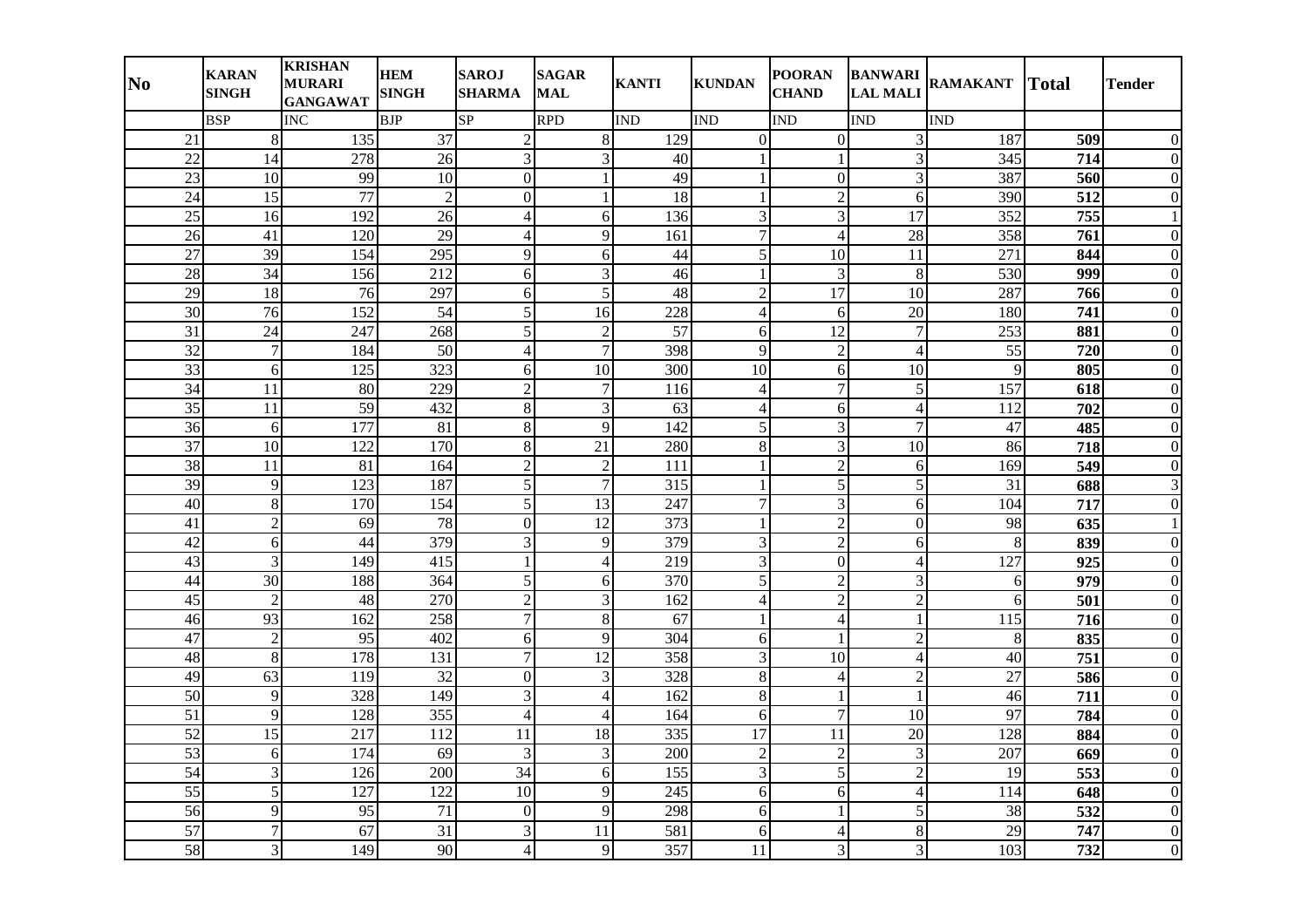| N <sub>0</sub>  | <b>KARAN</b><br><b>SINGH</b> | <b>KRISHAN</b><br><b>MURARI</b><br><b>GANGAWAT</b> | <b>HEM</b><br><b>SINGH</b> | <b>SAROJ</b><br><b>SHARMA</b> | <b>SAGAR</b><br><b>MAL</b> | <b>KANTI</b>     | <b>KUNDAN</b>           | <b>POORAN</b><br><b>CHAND</b> | <b>BANWARI</b><br><b>LAL MALI</b> | <b>RAMAKANT</b>          | <b>Total</b>     | <b>Tender</b>    |
|-----------------|------------------------------|----------------------------------------------------|----------------------------|-------------------------------|----------------------------|------------------|-------------------------|-------------------------------|-----------------------------------|--------------------------|------------------|------------------|
|                 | <b>BSP</b>                   | <b>INC</b>                                         | <b>BJP</b>                 | SP                            | <b>RPD</b>                 | <b>IND</b>       | IND                     | <b>IND</b>                    | $\overline{\text{IND}}$           | <b>IND</b>               |                  |                  |
| 59              | $\overline{7}$               | 181                                                | 48                         | $\mathfrak{Z}$                | 10                         | 367              |                         | $\overline{c}$                | 6                                 | 59                       | 684              | $\theta$         |
| $\overline{60}$ | $\overline{2}$               | 167                                                | $\overline{53}$            | $\overline{7}$                | 9                          | 567              | 13                      | $\overline{4}$                | $\overline{5}$                    | $\overline{56}$          | 883              | $\theta$         |
| 61              | 3                            | 150                                                | 26                         | $\mathfrak{Z}$                | 12                         | 572              | 13                      | 6                             | $\overline{7}$                    | 28                       | 820              | $\Omega$         |
| $\overline{62}$ | $\overline{7}$               | 128                                                | 172                        | $\overline{4}$                | 15                         | 421              | 14                      | $\overline{7}$                | $\overline{4}$                    | $\overline{31}$          | 803              | $\overline{0}$   |
| 63              | $\overline{0}$               | 15                                                 | 280                        | $\mathbf{1}$                  | $\overline{7}$             | $\overline{57}$  | $\overline{c}$          | $\mathbf{1}$                  | $\mathbf{1}$                      | $\overline{c}$           | 366              | $\Omega$         |
| 64              | 5                            | 181                                                | 73                         | 6                             | 32                         | 641              | 6                       | 3                             | 6                                 | 12                       | 965              | $\theta$         |
| 65              | 14                           | 125                                                | 344                        | 6                             | 16                         | 321              | 10                      | 12                            | 6                                 | 24                       | 878              | $\theta$         |
| 66              | -1                           | $\overline{73}$                                    | 127                        | $\sqrt{2}$                    | 11                         | 488              | 7                       | $\mathbf{1}$                  | $\overline{c}$                    | $\overline{\mathcal{L}}$ | $\overline{714}$ | $\overline{0}$   |
| 67              | $\overline{0}$               | 16                                                 | $\boldsymbol{0}$           | $\mathbf{0}$                  | $\overline{2}$             | 426              |                         | $\mathbf{1}$                  | $\overline{2}$                    |                          | 449              | $\overline{0}$   |
| 68              | $\overline{7}$               | 68                                                 | $\overline{13}$            | $\boldsymbol{0}$              | 15                         | 677              | 12                      | $\overline{c}$                | 3                                 | 57                       | 854              | $\Omega$         |
| 69              | $\overline{4}$               | 89                                                 | $\tau$                     | $\mathbf{1}$                  | 20                         | 554              | 10                      | $\overline{2}$                | $\overline{2}$                    | 6                        | 695              | $\theta$         |
| 70              | $\overline{7}$               | 157                                                | $\overline{7}$             | $\overline{3}$                | 14                         | 618              | 11                      | 5                             | 3                                 | 9                        | 834              | $\overline{0}$   |
| 71              | $\overline{20}$              | 101                                                | $\overline{57}$            | $\overline{5}$                | $\overline{13}$            | 424              | $\overline{7}$          | $\overline{2}$                | $\overline{4}$                    | $\bf 8$                  | 641              | $\overline{0}$   |
| $\overline{72}$ | $\overline{3}$               | 42                                                 | 434                        | $\overline{7}$                | $\overline{7}$             | 284              |                         | 3                             | $\overline{2}$                    | 13                       | 796              | $\overline{2}$   |
| 73              | 15                           | 76                                                 | 340                        | 6                             | $\,8\,$                    | 228              | $\overline{12}$         | $\overline{7}$                | 12                                | 45                       | 749              | $\Omega$         |
| 74              | 17                           | 299                                                | 185                        | $\boldsymbol{0}$              | 9                          | 369              | 6                       | $\overline{4}$                | 3                                 | 62                       | 954              |                  |
| $\overline{75}$ | $\overline{4}$               | $\overline{37}$                                    | 89                         | $\overline{0}$                | $\overline{7}$             | $\overline{245}$ | $\overline{2}$          | $\boldsymbol{0}$              | $\overline{0}$                    | $\boldsymbol{0}$         | 384              | $\overline{0}$   |
| 76              | 5                            | 174                                                | 301                        | $\overline{3}$                | 15                         | 562              | $\overline{9}$          | $\overline{5}$                | $\overline{7}$                    | 10                       | 1091             | $\Omega$         |
| 77              | 24                           | 203                                                | 172                        | $\sqrt{5}$                    | $\overline{12}$            | 510              | $\overline{7}$          | 3                             | $\mathbf{1}$                      | 11                       | 948              | $\overline{0}$   |
| 78              | $\mathbf{1}$                 | 105                                                | 423                        | $\overline{7}$                | $\mathbf{1}$               | 268              | $\overline{3}$          | 5                             | $\overline{c}$                    | $\overline{35}$          | 850              | $\theta$         |
| 79              | $\overline{4}$               | 123                                                | 94                         | $\mathbf{1}$                  | 13                         | 354              | 10                      | $\overline{7}$                | 10                                | 13                       | 629              | $\theta$         |
| 80              | $\overline{10}$              | 80                                                 | $\overline{172}$           | $\mathfrak{Z}$                | $\overline{12}$            | 323              | 9                       | 5                             | 6                                 | $\overline{7}$           | 627              | $\theta$         |
| 81              | $\mathbf{1}$                 | 31                                                 | 81                         | $\mathbf{1}$                  | $\overline{0}$             | 237              | $\overline{c}$          | $\boldsymbol{0}$              | $\boldsymbol{0}$                  | $\overline{7}$           | 360              | $\Omega$         |
| $\overline{82}$ | 11                           | 302                                                | 226                        | $\overline{2}$                |                            | $\overline{30}$  |                         | $\overline{2}$                | $\overline{4}$                    | 125                      | 704              | $\overline{0}$   |
| 83              | $\overline{10}$              | 217                                                | 417                        | $\overline{15}$               | 11                         | 204              | $\overline{\mathbf{3}}$ | $\overline{2}$                | $\mathbf{1}$                      | $\overline{22}$          | 902              | $\Omega$         |
| 84              | 8                            | 321                                                | 189                        | $\sqrt{5}$                    | 10                         | 146              | $\overline{3}$          | $\mathbf{0}$                  | 5                                 | 14                       | 701              | $\boldsymbol{0}$ |
| 85              | $\overline{10}$              | 164                                                | 570                        | 9                             | $\overline{15}$            | 256              | $\overline{11}$         | $\overline{10}$               | $\overline{9}$                    | $\overline{12}$          | 1066             | $\overline{0}$   |
| 86              | 5                            | 97                                                 | 54                         | $\boldsymbol{7}$              | 11                         | 549              | 17                      | 6                             | 63                                | 10                       | 819              | $\Omega$         |
| 87              | $\overline{2}$               | $\overline{75}$                                    | 25                         | $\sqrt{5}$                    | $\overline{14}$            | 287              | 9                       | 23                            | $\mathbf{1}$                      | 35                       | 476              | $\Omega$         |
| 88              | 14                           | 134                                                | 15                         | $\boldsymbol{0}$              | $\overline{15}$            | 371              | 11                      | $\overline{7}$                | 5                                 | 46                       | 618              | $\Omega$         |
| 89              | $\overline{c}$               | 104                                                | 111                        | $\overline{3}$                | 5                          | 303              | 8                       | $\overline{c}$                | $\overline{3}$                    | $\overline{20}$          | 561              | $\Omega$         |
| 90              |                              | 135                                                | 7                          | $\overline{3}$                | 8                          | 562              | $\overline{9}$          | $\overline{2}$                | $\overline{7}$                    | $\overline{13}$          | 747              | $\Omega$         |
| 91              | $\overline{2}$               | 123                                                | 244                        | $\mathfrak{Z}$                | $\overline{4}$             | 196              | 1                       | $\boldsymbol{0}$              | $\overline{0}$                    | $\overline{10}$          | 583              |                  |
| 92              | 5                            | 158                                                | 240                        | 5                             | 17                         | 388              | 40                      | 9                             | 8                                 | 18                       | 888              | $\boldsymbol{0}$ |
| 93              | 10                           | 217                                                | 144                        | $\boldsymbol{6}$              | 9                          | 324              | 13                      | 6                             | 8                                 | 99                       | 836              | $\boldsymbol{0}$ |
| 94              | 6                            | 47                                                 | 213                        | $\boldsymbol{7}$              | 16                         | 702              | 13                      | $\overline{4}$                | 3                                 | 12                       | 1023             | $\overline{0}$   |
| 95              | 5                            | 162                                                | 54                         | $\sqrt{2}$                    | 34                         | 678              | 9                       | 3                             | $\overline{4}$                    | 40                       | 991              | $\boldsymbol{0}$ |
| 96              | 14                           | 264                                                | $72\,$                     | 5 <sup>1</sup>                | $\boldsymbol{7}$           | 275              | 8                       | $\overline{4}$                | $\bf 8$                           | 38                       | 695              | $\boldsymbol{0}$ |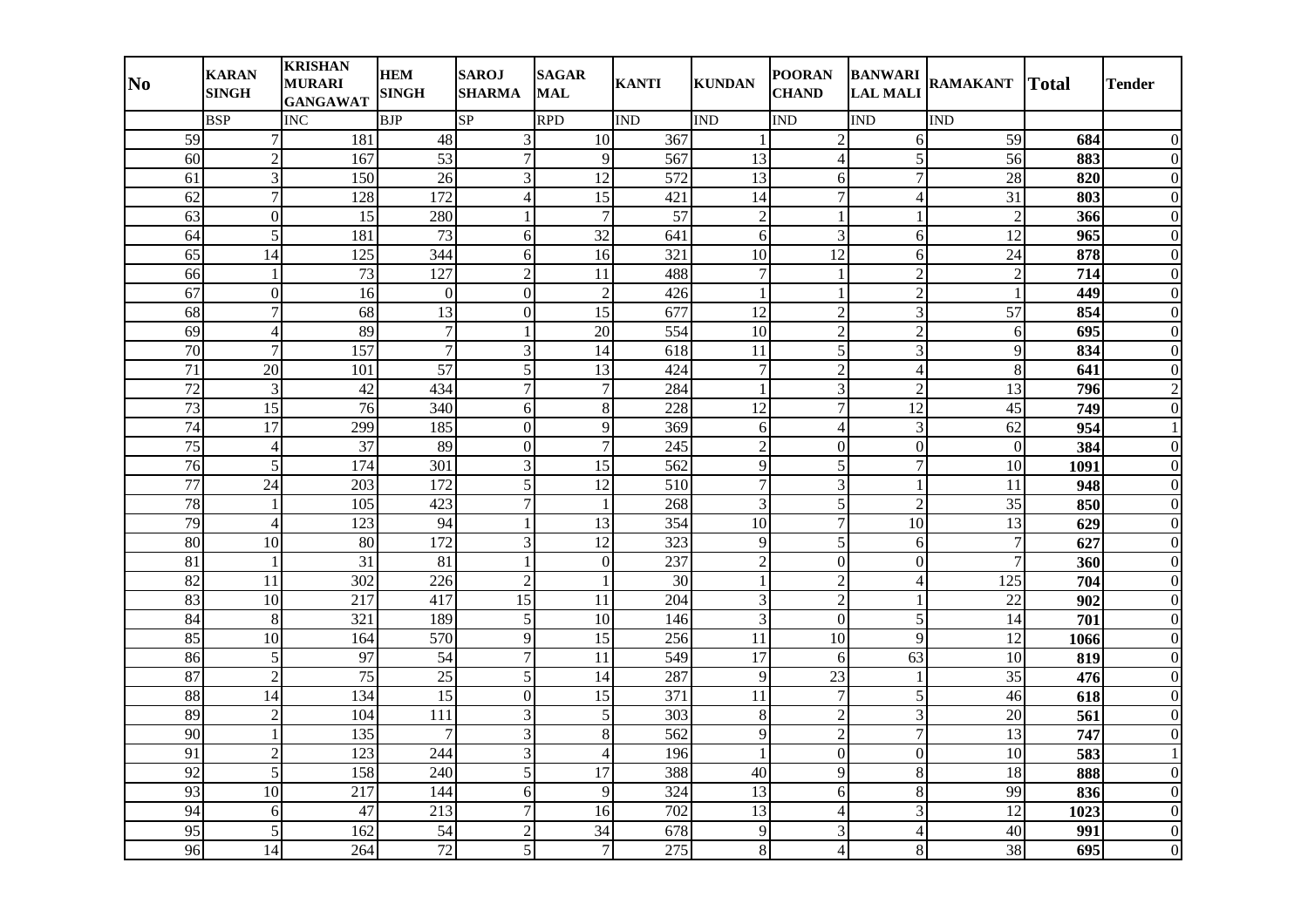| N <sub>0</sub>   | <b>KARAN</b><br><b>SINGH</b> | <b>KRISHAN</b><br><b>MURARI</b><br><b>GANGAWAT</b> | <b>HEM</b><br><b>SINGH</b> | <b>SAROJ</b><br><b>SHARMA</b> | <b>SAGAR</b><br><b>MAL</b> | <b>KANTI</b>    | <b>KUNDAN</b>            | <b>POORAN</b><br><b>CHAND</b> | <b>BANWARI</b><br><b>LAL MALI</b> | <b>RAMAKANT</b> | <b>Total</b>     | <b>Tender</b>    |
|------------------|------------------------------|----------------------------------------------------|----------------------------|-------------------------------|----------------------------|-----------------|--------------------------|-------------------------------|-----------------------------------|-----------------|------------------|------------------|
|                  | <b>BSP</b>                   | <b>INC</b>                                         | <b>BJP</b>                 | SP                            | <b>RPD</b>                 | <b>IND</b>      | IND                      | <b>IND</b>                    | $\overline{\text{IND}}$           | <b>IND</b>      |                  |                  |
| 97               | $\overline{2}$               | 83                                                 | 84                         | 3                             | 6                          | 340             | 4                        | 12                            | 5                                 | 26              | 565              | $\Omega$         |
| 98               | $\overline{7}$               | $\overline{219}$                                   | $\overline{18}$            | $\overline{5}$                | $\overline{22}$            | 568             | 14                       | 8                             | $\overline{3}$                    | 23              | 887              | $\Omega$         |
| 99               | 6                            | 288                                                | 52                         | $\overline{7}$                | 9                          | 274             | $\overline{\mathcal{L}}$ | $\mathbf{1}$                  | $\mathbf{1}$                      | 31              | 673              |                  |
| 100              | $\overline{2}$               | 126                                                | 205                        | $\overline{2}$                | $\overline{0}$             | 42              | $\overline{0}$           | $\overline{c}$                | $\overline{2}$                    | 10              | 391              |                  |
| 101              | $\overline{4}$               | $\overline{37}$                                    | 169                        | $\,8\,$                       | $\overline{13}$            | 590             | 14                       | 5                             | $\overline{3}$                    | $\overline{17}$ | 860              | $\Omega$         |
| 102              | 8                            | 117                                                | 206                        | 3                             | 24                         | 705             | 31                       | $\overline{c}$                | $\overline{4}$                    | 16              | 1116             | 0                |
| 103              | $\overline{2}$               | 108                                                | 86                         | $\overline{4}$                | 10                         | 365             | 7                        | $\overline{4}$                | 5                                 | 8               | 599              | $\theta$         |
| 104              | 5                            | 188                                                | 114                        | $\overline{2}$                | $\overline{15}$            | 328             | $\overline{5}$           | 6                             | $\overline{0}$                    | 38              | 701              | $\overline{0}$   |
| 105              | 11                           | 198                                                | 26                         | 9                             | 21                         | 421             | 14                       | 11                            | 14                                | 15              | 740              | $\overline{0}$   |
| 106              | $\overline{0}$               | 116                                                | 112                        | $\overline{c}$                | $\overline{10}$            | 648             | 5                        | $\overline{4}$                | $\mathbf{1}$                      | 5               | 903              | $\Omega$         |
| 107              | 6                            | 155                                                | 84                         | 3                             | 10                         | 508             | 5                        | 3                             | 5                                 | 25              | 804              | $\theta$         |
| 108              | 6                            | 295                                                | 466                        | 5                             | $8\,$                      | 141             | 3                        | 3                             | $\overline{2}$                    | 3               | 932              | $\overline{0}$   |
| 109              | 6                            | 168                                                | 56                         | $\overline{2}$                | 6                          | 122             | 6                        | $\mathbf{1}$                  | $\overline{4}$                    | 100             | 471              | $\Omega$         |
| 110              | 18                           | 270                                                | 62                         | 3                             | 9                          | 351             | 12                       | 10                            | 11                                | 267             | 1013             | $\Omega$         |
| 111              | 13                           | 236                                                | 120                        | $\overline{c}$                | $\overline{7}$             | 65              |                          | $\overline{4}$                | 9                                 | 264             | 721              | $\Omega$         |
| 112              | 15                           | 298                                                | 92                         | $\overline{2}$                | $\overline{c}$             | 56              | $\mathbf{0}$             | $\overline{c}$                | 5                                 | 300             | 772              | $\boldsymbol{0}$ |
| 113              | $\,8\,$                      | $\overline{17}$                                    | 136                        | $\overline{3}$                | $\overline{0}$             | $\overline{52}$ | $\overline{4}$           | 1                             | $\overline{3}$                    | 133             | 357              | $\overline{0}$   |
| 114              | $\overline{c}$               | 102                                                | 489                        | $\overline{4}$                | $\mathbf{1}$               | 12              | $\overline{3}$           | $\mathbf{1}$                  | $\overline{4}$                    | 117             | 735              | $\Omega$         |
| 115              | $\overline{2}$               | 47                                                 | 1081                       | 5                             | $\overline{0}$             | 3               | $\overline{0}$           | $\overline{2}$                | $\overline{0}$                    | 1               | 1141             | $\overline{0}$   |
| 116              | 6                            | 125                                                | 475                        | 8                             | 5                          | 385             | $\overline{4}$           | $\overline{0}$                | $\overline{0}$                    | 3               | 1011             |                  |
| 117              | 13                           | 447                                                | 185                        | 76                            | 20                         | 165             | 6                        | $\overline{c}$                | $\overline{7}$                    | 59              | 980              | $\theta$         |
| 118              | $\overline{10}$              | 184                                                | $\overline{177}$           | 3                             | $\overline{16}$            | 191             | 6                        | $\overline{7}$                | $\overline{7}$                    | $\overline{24}$ | 625              | $\theta$         |
| 119              | 3                            | 226                                                | 194                        | $\overline{5}$                | $\overline{2}$             | 61              | $\overline{4}$           |                               |                                   | 49              | 546              | $\Omega$         |
| 120              | $\overline{7}$               | 49                                                 | 105                        | 5                             | $\overline{14}$            | 522             | $\overline{9}$           | 6                             | 8                                 | $\overline{14}$ | 739              | $\overline{0}$   |
| $\overline{121}$ | 5                            | 123                                                | 202                        | 5                             | 14                         | 538             | $\overline{10}$          | 6                             | $\overline{4}$                    | $\overline{23}$ | 930              | $\Omega$         |
| 122              | $\overline{21}$              | 161                                                | 124                        | 3                             | 9                          | 83              | 6                        | 9                             | $\overline{27}$                   | 111             | 554              | $\boldsymbol{0}$ |
| 123              | $\overline{10}$              | 248                                                | 133                        | $\overline{4}$                | $\overline{\mathbf{4}}$    | 56              |                          | $\mathbf{1}$                  | 6                                 | 152             | 615              | $\overline{0}$   |
| 124              | $\overline{7}$               | 182                                                | $8\,$                      | 1                             | 8                          | 193             |                          | $\mathbf{1}$                  |                                   | 22              | 424              | $\Omega$         |
| 125              | 6                            | 109                                                | 10                         | $\mathbf{1}$                  | 6                          | 480             | $\overline{13}$          | 5                             | 5                                 | 81              | 716              | $\Omega$         |
| 126              | $\overline{7}$               | 453                                                | 20                         | $\overline{2}$                | $\overline{5}$             | 200             | 3                        | 6                             | 13                                | 49              | 758              | $\Omega$         |
| 127              | $\overline{2}$               | 79                                                 | $\overline{4}$             | $\overline{2}$                | 6                          | 538             | $\overline{4}$           | $\boldsymbol{0}$              | $\overline{2}$                    | 5               | $\overline{642}$ | $\overline{2}$   |
| 128              | 33                           | 139                                                | 393                        | $\overline{4}$                | $\overline{5}$             | 134             | $\overline{3}$           | $\overline{2}$                | $\overline{5}$                    | 48              | 766              | $\Omega$         |
| 129              | $\overline{0}$               | 110                                                | 319                        | 5                             | 5                          | 421             | $\overline{5}$           | $\mathbf{1}$                  | $\mathbf{1}$                      | $\overline{10}$ | 877              | $\overline{0}$   |
| 130              | $\overline{c}$               | 81                                                 | $\overline{7}$             | $\mathbf{1}$                  | $\overline{c}$             | 386             | 9                        | 3                             | 3                                 | 47              | 541              | $\boldsymbol{0}$ |
| 131              | 5                            | 38                                                 | 336                        | $\overline{c}$                | 5                          | 89              | $\overline{c}$           | $\overline{2}$                | $\mathbf{1}$                      | $\overline{4}$  | 484              | $\boldsymbol{0}$ |
| 132              | 5                            | 105                                                | 501                        | 3                             | 6                          | 132             | 6                        | $\overline{c}$                | 5                                 | 62              | 827              | $\overline{0}$   |
| 133              | $\overline{7}$               | 257                                                | 101                        | $\boldsymbol{0}$              |                            | 66              | 7                        | $\mathbf{0}$                  | $\overline{3}$                    | 178             | 620              | $\theta$         |
| 134              | 6                            | 264                                                | 313                        | $\boldsymbol{7}$              | 13                         | 250             | 5                        | 5                             | $\overline{4}$                    | 62              | 929              | $\boldsymbol{0}$ |